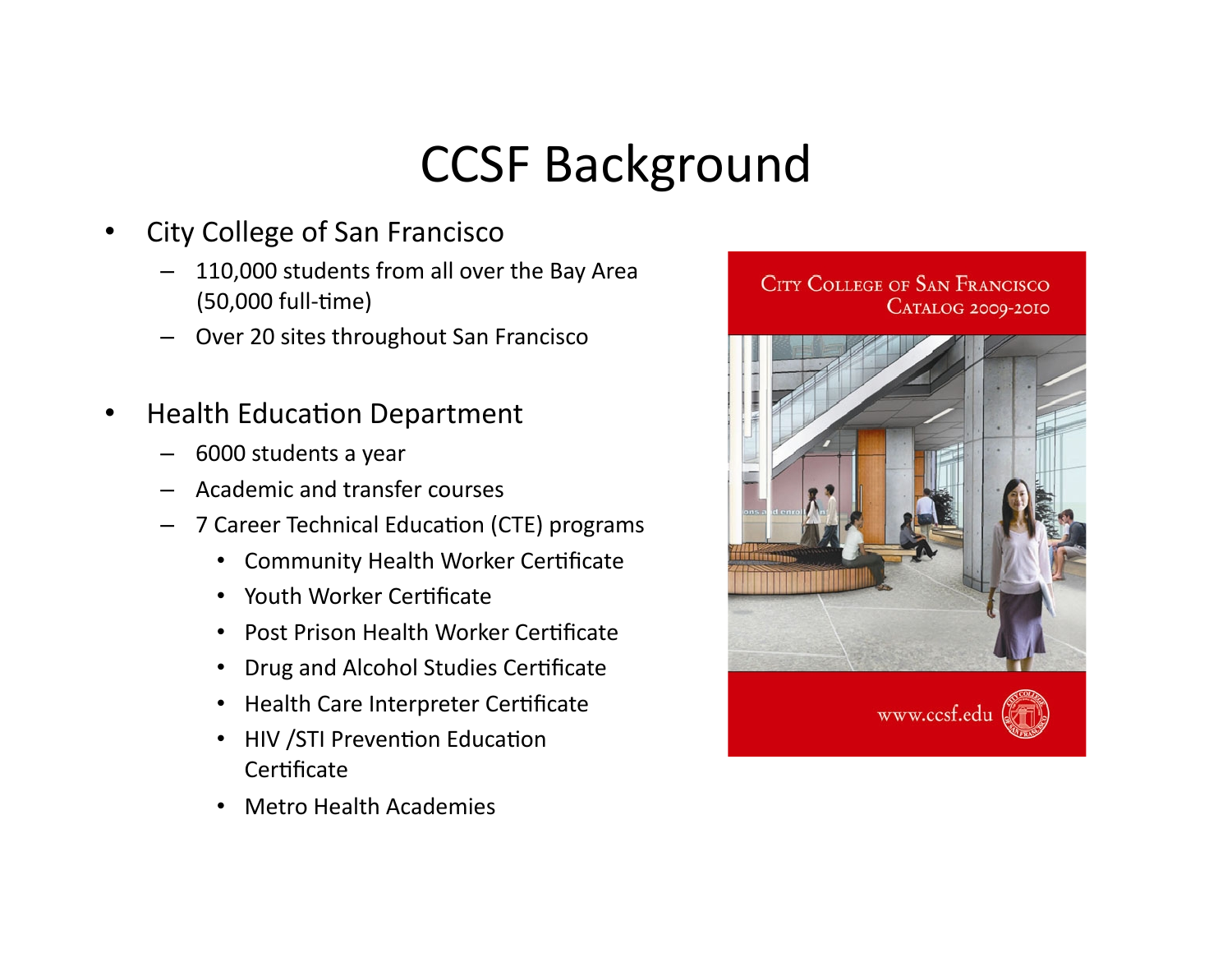### College Support and Resources

- Office of Technology Mediated Instruction
- Support from the Career Technical Education Program Coordinator to develop a substantially revised program that had existed for 17 years
- Support from Dept. Chair to develop "work-based" models and techenhanced/ hybrid courses
- Collaborative design of curriculum and work-based assignments (input from multiple faculties)
- Support to expand work based learning model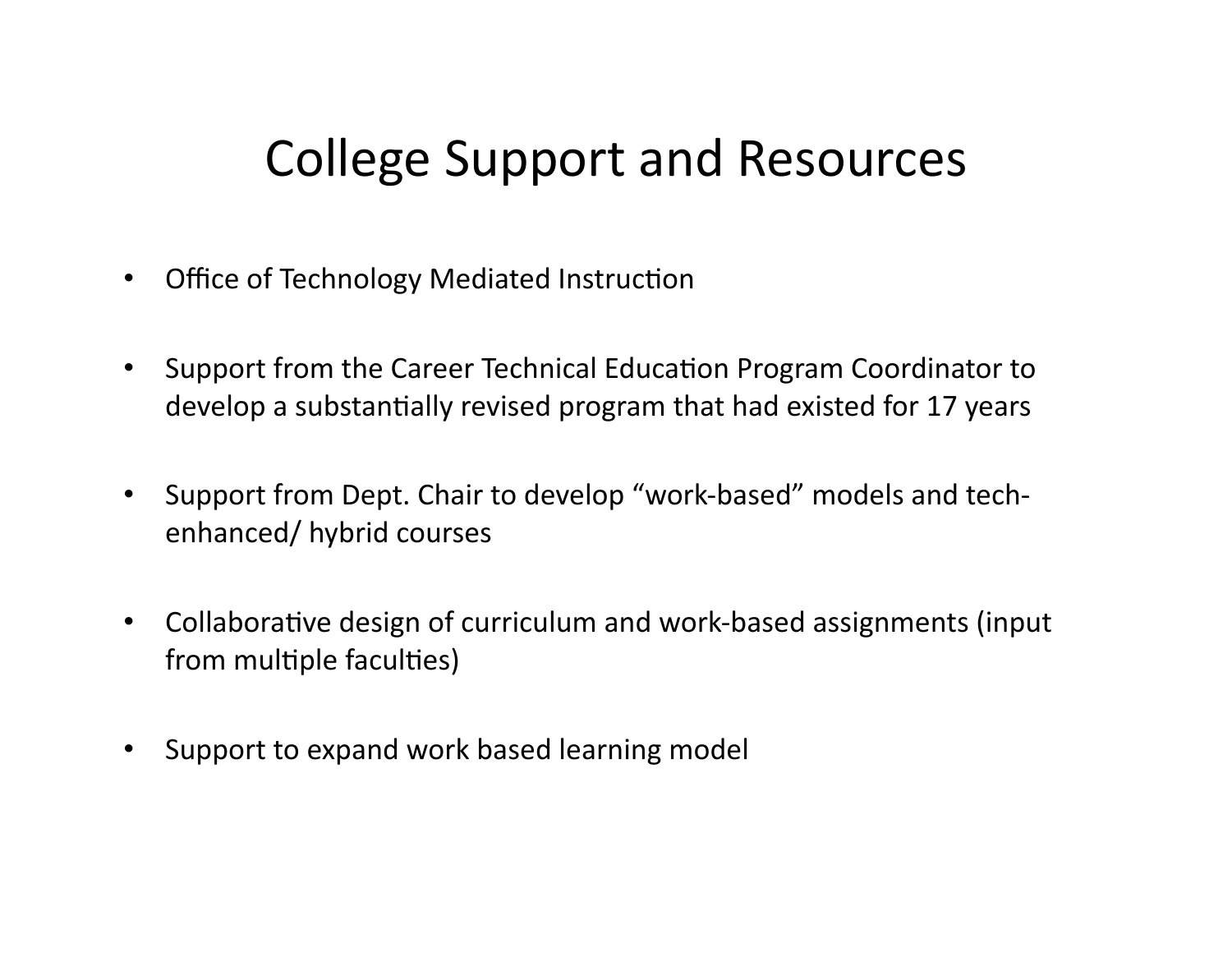#### Jobs2Careers

- 2 semester, 17 units CHW Certificate (Employment Work-based Learning)  $\bullet$
- **Basic Skills & Transitional Studies**
- **Professional Skills Training (Soft Skills)**  $\bullet$
- Office Technology: MS Word (3 Units)  $\bullet$
- **Community Health Worker Courses (14 Units)**
- Case Management & Peer Coordinators  $\bullet$
- Supervisors as mentors and supervisors  $\bullet$
- Change employer policies & practices to support SKIII and Career  $\bullet$ development

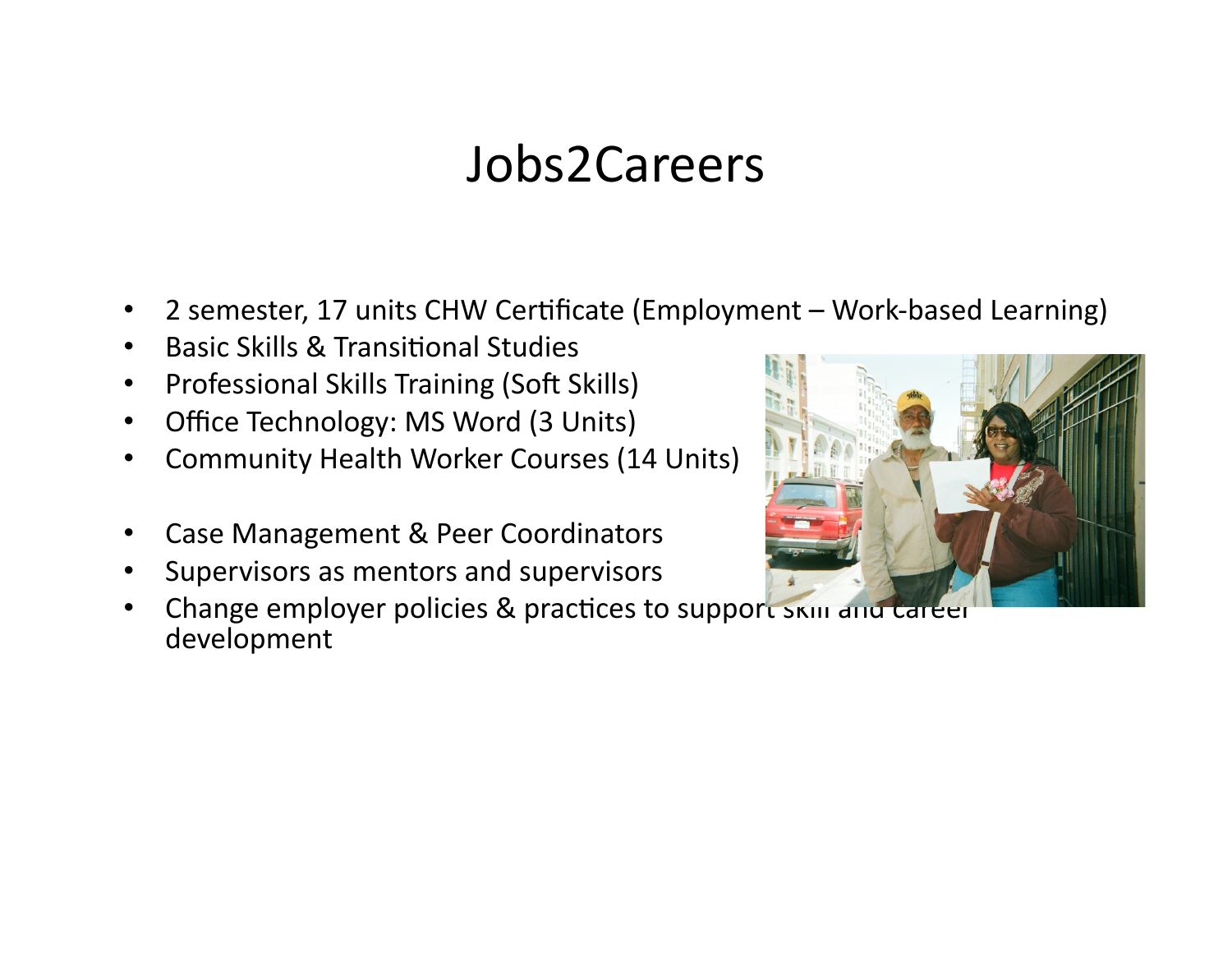## Hybrid/Tech Enhanced Instruction

- Reduce face to face class time
- Allow for course content and discussion to be online
- Increase accessibility to incumbent workers
- Promote better learning through real life, real work experiences
- Allow for instructor to work with multiple employers and supervisors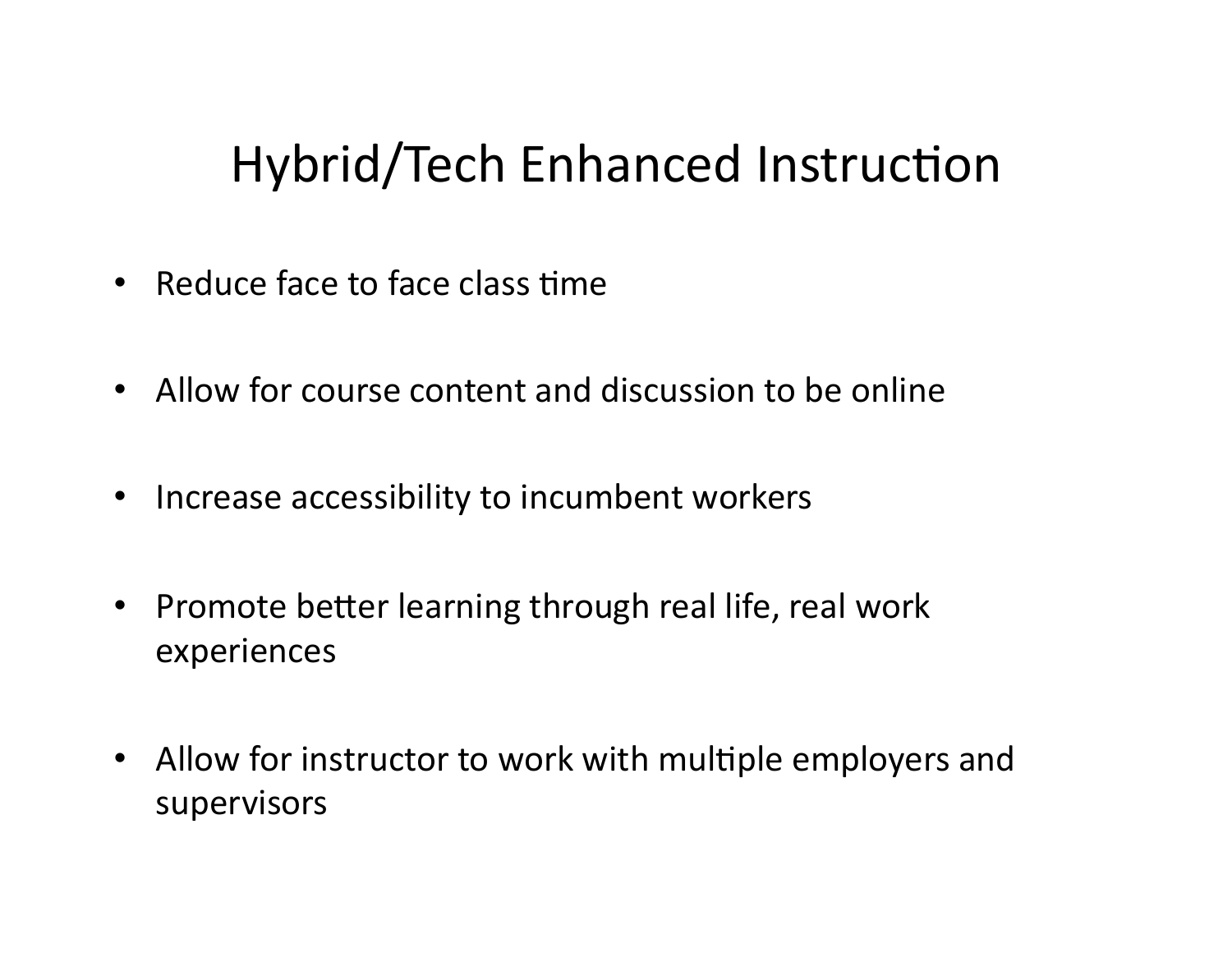#### Why Hybrid Instruction?